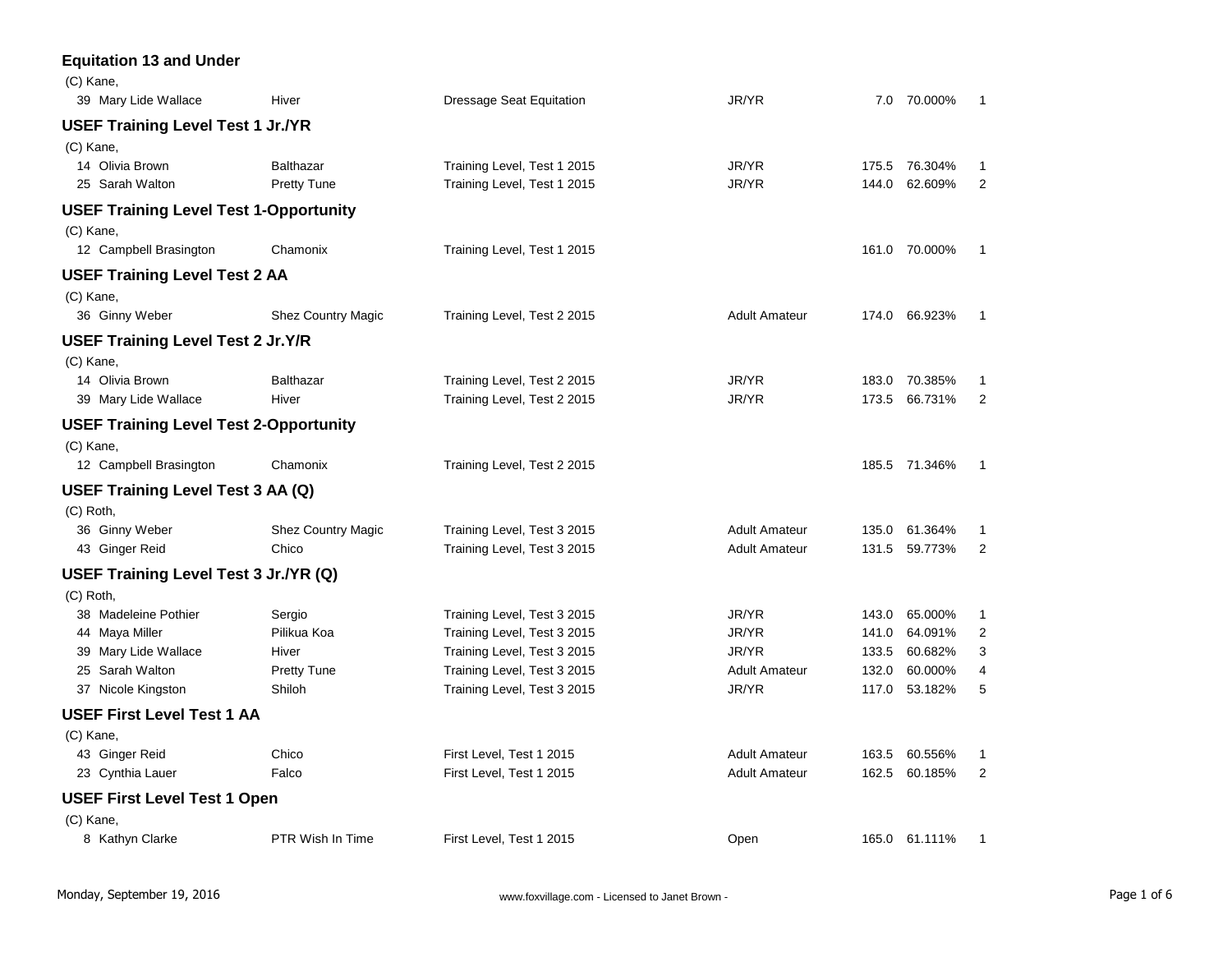## **USEF First Level Test 2 Jr./YR** (C) Kane, 32 Isabella Maset Peterson First Level, Test 2 2015 JR/YR 192.5 60.156% 1 **USDF First Level Test 3 AA (Q)** (C) Roth, 33 Danielle Hewitt **High Definition** First Level, Test 3 2015 **Adult Amateur** 244.0 71.765% 1 9 Jamie Clarke **Phil's Ridge Harry Potter** First Level, Test 3 2015 Adult Amateur 231.0 67.941% 2 23 Cynthia Lauer **Falco** Falco First Level, Test 3 2015 **Adult Amateur** 223.0 65.588% 3 **USEF First Level Test 3 Jr./YR (Q)** (C) Roth, 38 Madeleine Pothier Sergio First Level, Test 3 2015 JR/YR 214.5 63.088% 1 44 Maya Miller Pilikua Koa First Level, Test 3 2015 JR/YR 210.5 61.912% 2 **USEF First Level Test 3 Open (Q)** (C) Roth, 42 Elizabeth Mcgrady **Hiddens Mckayla** First Level, Test 3 2015 **Den** Open 239.5 70.441% 1 8 Kathyn Clarke **PTR Wish In Time** First Level, Test 3 2015 **Product Act Act Act Act 206.5 60.735%** 2 **USEF Second Level Test 1 AA** (C) Kane, 47 Lela Wulf **Day Starr** Charles Correct Cered, Test 1 2015 **Adult Amateur** 213.5 64.697% 1 **USEF Second Level Test 1 Open** (C) Kane, 21 Lisa Brown **De Lovely Fcf** Second Level, Test 1 2015 **Open** 231.5 70.152% 1 30 Donald Brett Ingram Chimera Second Level, Test 1 2015 Open 220.0 66.667% 2 **USEF Second Level Test 2 AA** (C) Kane, 47 Lela Wulf **Day Starr** Charles Cond Level, Test 2 2015 Adult Amateur 254.5 65.256% 1 **USEF Second Level Test 2 Open** (C) Kane, 42 Elizabeth Mcgrady Hiddens Mckayla Second Level, Test 2 2015 Open 270.0 69.231% 1 **USEF Second Level Test 3 AA (Q)** (C) Roth, 20 Druanne Hall **French Kiss** Second Level, Test 3 2015 Adult Amateur 276.0 67.317% 1 9 Jamie Clarke **Phil's Ridge Harry Potter** Second Level, Test 3 2015 Adult Amateur 235.5 57.439% 2 **USEF Second Level Test 3 Open (Q)** (C) Roth, 21 Lisa Brown 294.0 71.707% De Lovely Fcf Second Level, Test 3 2015 Copen 294.0 71.707% 1 18 Jill Allard Fhaulkner Second Level, Test 3 2015 Open 268.5 65.488% 2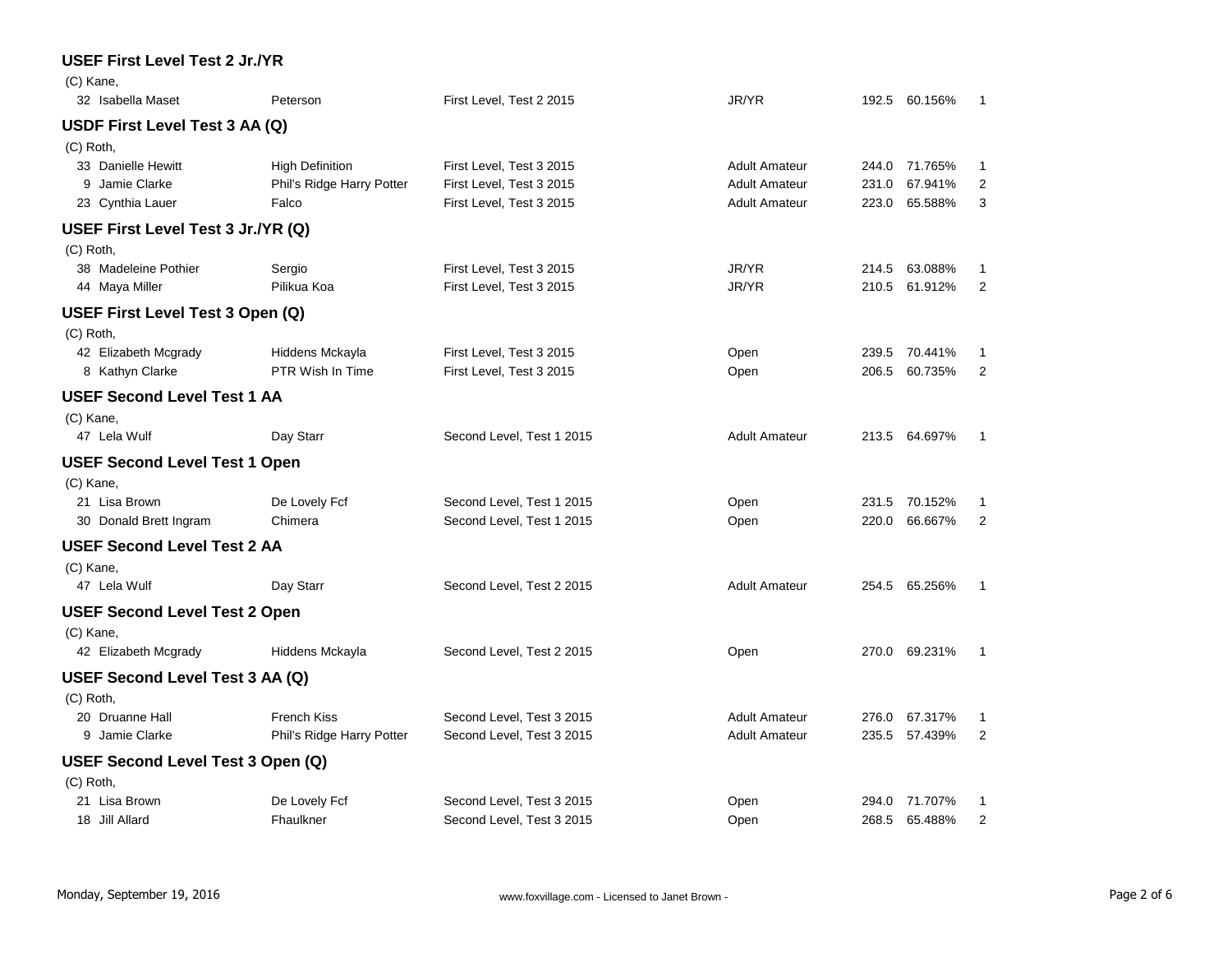| Third Level Test 3 Open (Q)          |                     |                                    |                      |       |               |              |
|--------------------------------------|---------------------|------------------------------------|----------------------|-------|---------------|--------------|
| (C) Roth,                            |                     |                                    |                      |       |               |              |
| 17 Jill Allard                       | Manny               | Third Level, Test 3 2015           | Open                 | 261.0 | 66.923%       | 1            |
| Fourth Level Test 3 Jr./YR (Q)       |                     |                                    |                      |       |               |              |
| (C) Roth,                            |                     |                                    |                      |       |               |              |
| 19 Emily Ally Robinson               | Regina              | Fourth Level, Test 3 2015          | JR/YR                | 265.5 | 59.000%       | 1            |
| USDF Third Level Freestyle Open (Q)  |                     |                                    |                      |       |               |              |
| (C) Roth,                            |                     |                                    |                      |       |               |              |
| 35 Alice Ohlandt                     | <b>Happy Valley</b> | USDF Freestyle, Third Level 2015   | JR/YR                | 184.1 | 61.367%       | 1            |
| USDF Fourth Level Freestyle Open (Q) |                     |                                    |                      |       |               |              |
| (C) Roth,                            |                     |                                    |                      |       |               |              |
| 5 Laureen Hays                       | Numero Uno          | USDF Freestyle, Fourth Level 2015  | <b>Adult Amateur</b> |       | 165.0 55.000% | 1            |
| FEI Prix St. Georges Open (Q)        |                     |                                    |                      |       |               |              |
| (C) Roth,                            |                     |                                    |                      |       |               |              |
| 24 Samantha Fellin                   | Sir William         | FEI Prix St. Georges 2015          | Open                 |       | 239.0 62.895% | $\mathbf{1}$ |
| FEI Prix St. Georges AA (Q)          |                     |                                    |                      |       |               |              |
| (C) Roth,                            |                     |                                    |                      |       |               |              |
| 2 Robin Hanger                       | Ulysses             | FEI Prix St. Georges 2015          | <b>Adult Amateur</b> | 250.5 | 65.921%       | $\mathbf{1}$ |
| 6 Virginia King                      | Wunderkind          | FEI Prix St. Georges 2015          | <b>Adult Amateur</b> | 225.4 | 59.316%       | 2            |
| 10 Judy Burdge                       | Prince Brego        | FEI Prix St. Georges 2015          | <b>Adult Amateur</b> | 209.0 | 55.000%       | 3            |
| 28 Emily Black                       | Pavarotti           | FEI Prix St. Georges 2015          | <b>Adult Amateur</b> | 197.9 | 52.079%       | 4            |
| FEI Intermediaire I AA (Q)           |                     |                                    |                      |       |               |              |
| (C) Roth,                            |                     |                                    |                      |       |               |              |
| 16 Camilla Van Liew                  | Dartesch            | FEI Intermediate I 2015            | <b>Adult Amateur</b> |       | 245.5 64.605% | $\mathbf{1}$ |
| FEI Grand Prix Open (Q)              |                     |                                    |                      |       |               |              |
| (C) Roth,                            |                     |                                    |                      |       |               |              |
| 26 Lynn Doki Camina                  | Optimus Prime       | FEI Grand Prix 2015                | Open                 |       | 276.0 55.200% | $\mathbf{1}$ |
| USDF Intro. Test B                   |                     |                                    |                      |       |               |              |
| (C) Kane,                            |                     |                                    |                      |       |               |              |
| 11 Missouri Freligh Powers           | Raubritter          | Introductory Walk-Trot Test B 2015 | Open                 |       | 116.5 72.813% | 1            |
| <b>USDF Intro. Test C</b>            |                     |                                    |                      |       |               |              |
| (C) Kane,                            |                     |                                    |                      |       |               |              |
| 11 Missouri Freligh Powers           | Raubritter          | Introductory Walk-Trot Test C 2015 | Open                 |       | 138.0 69.000% | 1            |
| <b>USEF Training Level Test 1 AA</b> |                     |                                    |                      |       |               |              |
| (C) Kane,                            |                     |                                    |                      |       |               |              |
| 29 Maria Smaglick-smith              | Sambucco            | Training Level, Test 1 2015        | <b>Adult Amateur</b> |       | 144.5 62.826% | 1            |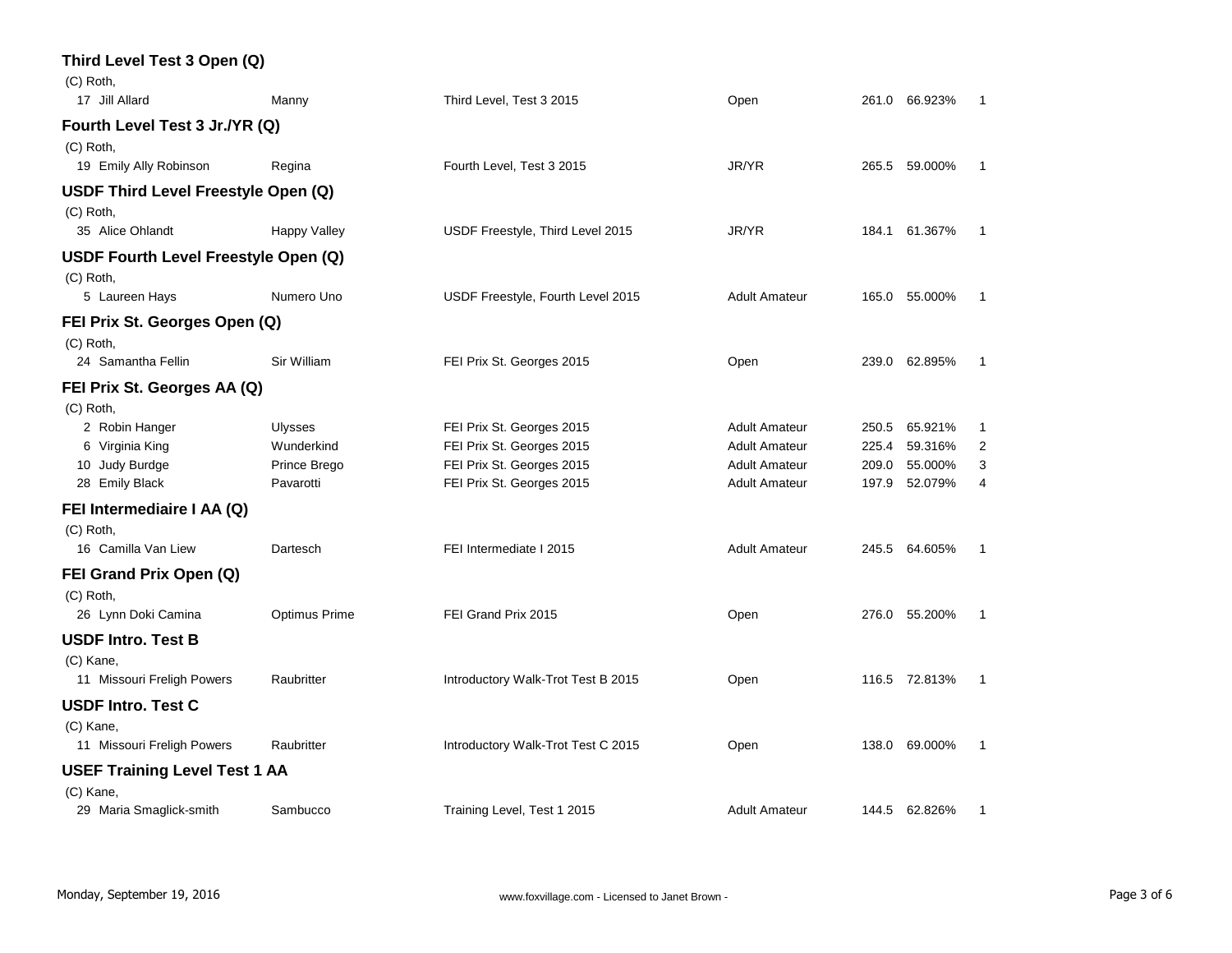| <b>USEF Training Level Test 1 Jr./YR</b>      |                           |                             |                      |       |               |                |
|-----------------------------------------------|---------------------------|-----------------------------|----------------------|-------|---------------|----------------|
| (C) Kane,                                     |                           |                             |                      |       |               |                |
| 14 Olivia Brown                               | <b>Balthazar</b>          | Training Level, Test 1 2015 | JR/YR                |       | 161.5 70.217% | -1             |
| <b>USEF Training Level Test 2 AA</b>          |                           |                             |                      |       |               |                |
| (C) Kane,                                     |                           |                             |                      |       |               |                |
| 4 Emily Murray                                | <b>Boadicea</b>           | Training Level, Test 2 2015 | <b>Adult Amateur</b> | 162.0 | 62.308%       | 1              |
| 29 Maria Smaglick-smith                       | Sambucco                  | Training Level, Test 2 2015 | <b>Adult Amateur</b> | 152.0 | 58.462%       | $\overline{2}$ |
| <b>USEF Training Level Test 2 Jr.Y/R</b>      |                           |                             |                      |       |               |                |
| (C) Kane,                                     |                           |                             |                      |       |               |                |
| 14 Olivia Brown                               | <b>Balthazar</b>          | Training Level, Test 2 2015 | JR/YR                |       | 181.5 69.808% | 1              |
| <b>USEF Training Level Test 2-Opportunity</b> |                           |                             |                      |       |               |                |
| (C) Kane,                                     |                           |                             |                      |       |               |                |
| 12 Campbell Brasington                        | Chamonix                  | Training Level, Test 2 2015 |                      |       | 179.5 69.038% | 1              |
| USEF Training Level Test 3 AA (Q)             |                           |                             |                      |       |               |                |
| (C) Kane,                                     |                           |                             |                      |       |               |                |
| 22 Janet Stone                                | Copyright                 | Training Level, Test 3 2015 | <b>Adult Amateur</b> | 135.0 | 61.364%       | 1              |
| 43 Ginger Reid                                | Chico                     | Training Level, Test 3 2015 | <b>Adult Amateur</b> | 133.5 | 60.682%       | 2              |
| 4 Emily Murray                                | <b>Boadicea</b>           | Training Level, Test 3 2015 | <b>Adult Amateur</b> | 133.5 | 60.682%       | 3              |
| 3 Paula Spinale                               | Cielo Grande              | Training Level, Test 3 2015 | <b>Adult Amateur</b> | 131.0 | 59.545%       | 4              |
| USEF Training Level Test 3 Jr./YR (Q)         |                           |                             |                      |       |               |                |
| (C) Kane,                                     |                           |                             |                      |       |               |                |
| 39 Mary Lide Wallace                          | Hiver                     | Training Level, Test 3 2015 | JR/YR                | 145.0 | 65.909%       | 1              |
| 37 Nicole Kingston                            | Shiloh                    | Training Level, Test 3 2015 | JR/YR                | 137.0 | 62.273%       | $\overline{2}$ |
| 25 Sarah Walton                               | <b>Pretty Tune</b>        | Training Level, Test 3 2015 | <b>Adult Amateur</b> | 136.0 | 61.818%       | 3              |
| <b>USEF Training Level Test 3-Opportunity</b> |                           |                             |                      |       |               |                |
| (C) Kane,                                     |                           |                             |                      |       |               |                |
| 12 Campbell Brasington                        | Chamonix                  | Training Level, Test 3 2015 |                      |       | 152.5 69.318% | 1              |
| <b>USEF First Level Test 1 AA</b>             |                           |                             |                      |       |               |                |
| (C) Kane,                                     |                           |                             |                      |       |               |                |
| 23 Cynthia Lauer                              | Falco                     | First Level, Test 1 2015    | <b>Adult Amateur</b> | 167.0 | 61.852%       | 1              |
| 43 Ginger Reid                                | Chico                     | First Level, Test 1 2015    | <b>Adult Amateur</b> | 165.5 | 61.296%       | $\overline{2}$ |
| <b>USEF First Level Test 1 Open</b>           |                           |                             |                      |       |               |                |
| (C) Kane,                                     |                           |                             |                      |       |               |                |
| 8 Kathyn Clarke                               | PTR Wish In Time          | First Level, Test 1 2015    | Open                 |       | 155.5 57.593% | 1              |
| USEF First Level Test 3 AA (Q)                |                           |                             |                      |       |               |                |
| (C) Kane,                                     |                           |                             |                      |       |               |                |
| 27 Cynthia Gallagher                          | Sajama                    | First Level, Test 3 2015    | <b>Adult Amateur</b> | 224.5 | 66.029%       | 1              |
| 9 Jamie Clarke                                | Phil's Ridge Harry Potter | First Level, Test 3 2015    | <b>Adult Amateur</b> | 223.0 | 65.588%       | $\overline{2}$ |
|                                               |                           |                             |                      |       |               |                |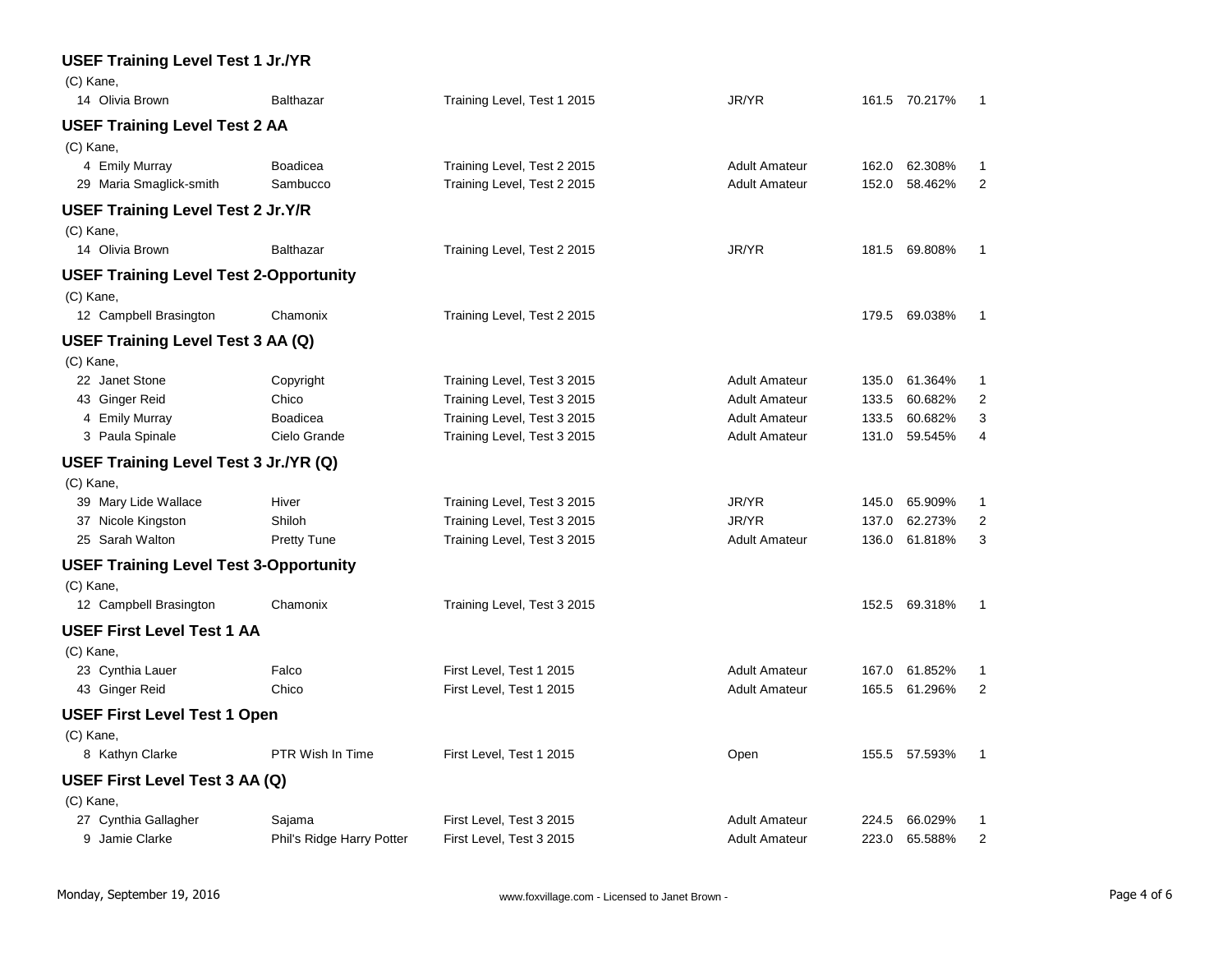| 23 Cynthia Lauer                       | Falco                                            | First Level, Test 3 2015  | <b>Adult Amateur</b> | 211.0 | 62.059%       | 3              |
|----------------------------------------|--------------------------------------------------|---------------------------|----------------------|-------|---------------|----------------|
| 15 Betty Karen Hatfield                | <b>Fuerst Strike</b>                             | First Level, Test 3 2015  | <b>Adult Amateur</b> | 210.0 | 61.765%       | 4              |
| USEF First Level Test 3 Jr./YR (Q)     |                                                  |                           |                      |       |               |                |
| (C) Kane,                              |                                                  |                           |                      |       |               |                |
| 38 Madeleine Pothier                   | Sergio                                           | First Level, Test 3 2015  | JR/YR                |       | 209.0 61.471% | 1              |
| USEF First Level Test 3 Open (Q)       |                                                  |                           |                      |       |               |                |
| (C) Kane,                              |                                                  |                           |                      |       |               |                |
| 31 Jocelyn Deschene                    | Maes Racer                                       | First Level, Test 3 2015  | Open                 | 212.0 | 62.353%       | 1              |
| 8 Kathyn Clarke                        | PTR Wish In Time                                 | First Level, Test 3 2015  | Open                 | 201.0 | 59.118%       | $\overline{2}$ |
| <b>USEF Second Level Test 1 AA</b>     |                                                  |                           |                      |       |               |                |
| (C) Kane,                              |                                                  |                           |                      |       |               |                |
| 27 Cynthia Gallagher                   | Sajama                                           | Second Level, Test 1 2015 | <b>Adult Amateur</b> | 203.5 | 61.667%       | 1              |
| 15 Betty Karen Hatfield                | <b>Fuerst Strike</b>                             | Second Level, Test 1 2015 | <b>Adult Amateur</b> | 196.0 | 59.394%       | $\overline{2}$ |
| <b>USEF Second Level Test 1 Jr./YR</b> |                                                  |                           |                      |       |               |                |
| (C) Kane,                              |                                                  |                           |                      |       |               |                |
| 32 Isabella Maset                      | Peterson                                         | Second Level, Test 1 2015 | JR/YR                |       | 200.0 60.606% | 1              |
| <b>USEF Second Level Test 1 Open</b>   |                                                  |                           |                      |       |               |                |
| (C) Kane,                              |                                                  |                           |                      |       |               |                |
| 18 Jill Allard                         | Fhaulkner                                        | Second Level, Test 1 2015 | Open                 |       | 215.5 65.303% | 1              |
| <b>USEF Second Level Test 2 Open</b>   |                                                  |                           |                      |       |               |                |
| (C) Kane,                              |                                                  |                           |                      |       |               |                |
| 42 Elizabeth Mcgrady                   | Hiddens Mckayla                                  | Second Level, Test 2 2015 | Open                 |       | 280.0 71.795% | -1             |
|                                        | USEF Second Level Test 3 AA (Q) (Dover Medal AA) |                           |                      |       |               |                |
| (C) Kane,                              |                                                  |                           |                      |       |               |                |
| 34 Danielle Hewitt                     | Mardi Gras                                       | Second Level, Test 3 2015 | <b>Adult Amateur</b> | 283.0 | 69.024%       | 1              |
| 20 Druanne Hall                        | <b>French Kiss</b>                               | Second Level, Test 3 2015 | <b>Adult Amateur</b> | 271.5 | 66.220%       | $\overline{2}$ |
| 9 Jamie Clarke                         | Phil's Ridge Harry Potter                        | Second Level, Test 3 2015 | <b>Adult Amateur</b> | 248.0 | 60.488%       | 3              |
| USEF Second Level Test 3 Open (Q)      |                                                  |                           |                      |       |               |                |
| (C) Kane,                              |                                                  |                           |                      |       |               |                |
| 21 Lisa Brown                          | De Lovely Fcf                                    | Second Level, Test 3 2015 | Open                 | 282.0 | 68.780%       | 1              |
| <b>Third Level Test 1 Open</b>         |                                                  |                           |                      |       |               |                |
| (C) Kane,                              |                                                  |                           |                      |       |               |                |
| 17 Jill Allard                         | Manny                                            | Third Level, Test 1 2015  | Open                 |       | 221.5 67.121% | 1              |
| Fourth Level Test 3 Jr./YR (Q)         |                                                  |                           |                      |       |               |                |
| (C) Kane,                              |                                                  |                           |                      |       |               |                |
| 19 Emily Ally Robinson                 | Regina                                           | Fourth Level, Test 3 2015 | JR/YR                |       | 272.5 60.556% | 1              |